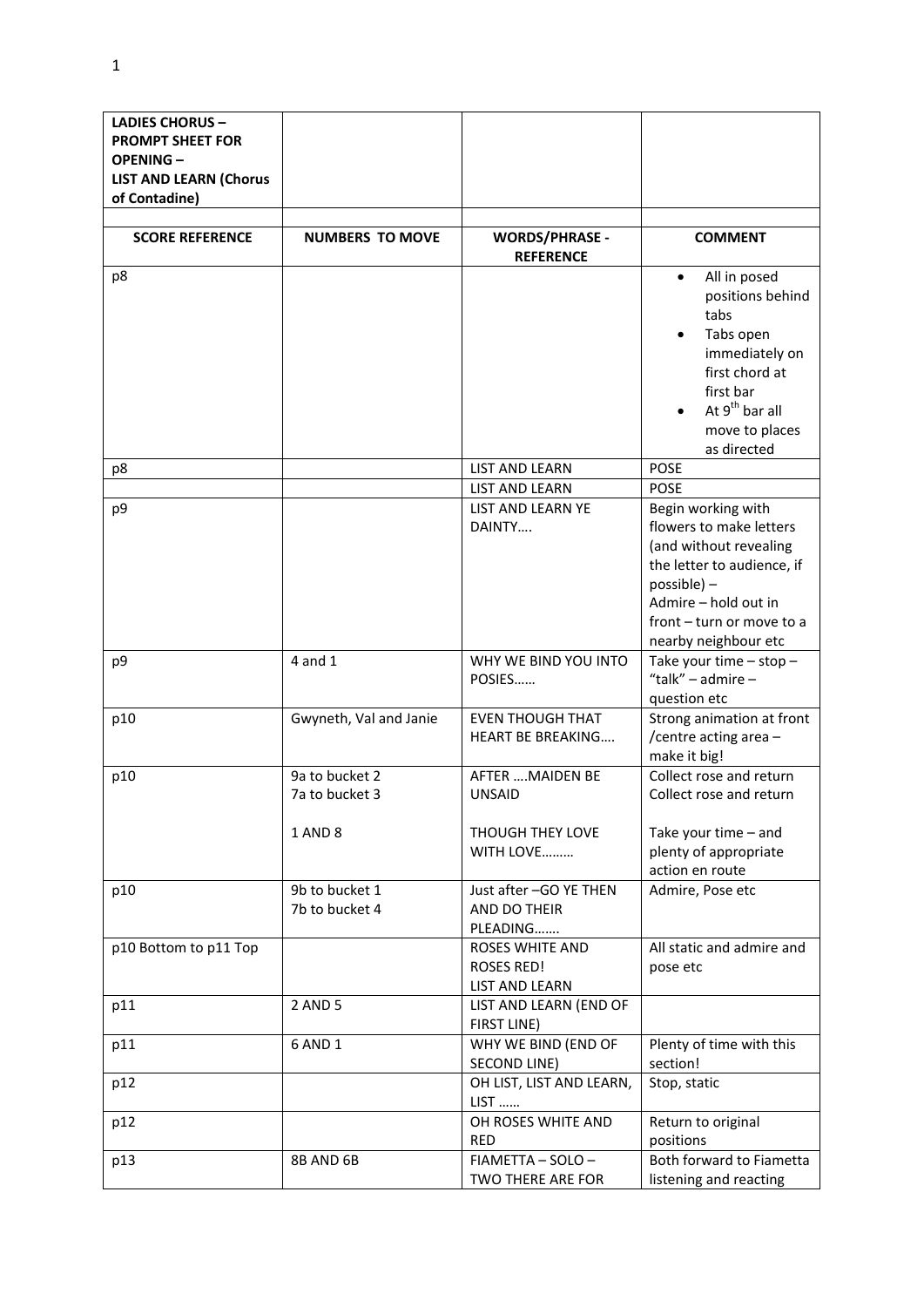|                               |                          | WHOM                                                      | and return at end of<br>phrase (ie skies)-<br>thereafter Fiametta<br>engages with<br>Contadine in general                                                                                                                                                        |
|-------------------------------|--------------------------|-----------------------------------------------------------|------------------------------------------------------------------------------------------------------------------------------------------------------------------------------------------------------------------------------------------------------------------|
| p14                           | $1,2,3$ and 4            | <b>NOW YE KNOW YE</b><br><b>DAINTY ROSES</b>              | Change back to previous<br>positions                                                                                                                                                                                                                             |
| pp14/15                       | 5,6,7,8,and 9            | NOW YE KNOW, NOW YE<br><b>KNOW ETC</b>                    | Move back to positions<br>before curtain                                                                                                                                                                                                                         |
| p15                           | <b>ALL MOVE</b>          | $$ AFTER - OH ROSES<br>WHITE AND RED                      | Back to first singing<br>positions                                                                                                                                                                                                                               |
| p16                           | <b>GONDOLIERS ARRIVE</b> | GOOD MORROW                                               | Spread out and use full<br>stage area - allow men to<br>flirt and don't get too<br>close to them - show<br>some resistance!                                                                                                                                      |
| pp16, 17 18, AND 19<br>(PART) |                          |                                                           | Contadine begin very<br>slowly and very discreetly<br>to rest their flowers<br>letters at table SL or<br>fountain SR - ready for<br><b>Merriest Fellows</b>                                                                                                      |
| pp19,20,21,and 22             |                          | <b>MERRIEST FELLOWS</b>                                   | As directed                                                                                                                                                                                                                                                      |
| p23                           |                          | FIAMETTA - SEE, SEE                                       | Bars leading into this<br>section should prompt<br>great anticipation and<br>this needs to be reflected<br>by the ladies - men less<br>enthusiastic!<br>Again - please keep the<br>spread on the stage even<br>- and don't all run to the<br>back of the stage!! |
| p24                           |                          | MARCO AND GIUSEPPE -<br>DUET Bon giorno                   | Ladies show great<br>passion and give Marco<br>and Giuseppe some to<br>act for!                                                                                                                                                                                  |
| p25                           | AMORE                    | Top of $p$ 25 just after $-$ O<br>eccelentissimi!         | Get to places in advance<br>and hold letters up<br>without letting the<br>audience know that<br>something is about to<br>happen - make it look<br>natural                                                                                                        |
| p26                           | <b>SUPREMO</b>           | TOP OF PAGE - WHEN<br><b>CHORUS SING "</b><br>Contadine " |                                                                                                                                                                                                                                                                  |
| p26                           | <b>ME</b>                | AT "BUON' GIORNO"<br><b>LAST LINE</b>                     |                                                                                                                                                                                                                                                                  |
| p27                           | <b>US</b>                | <b>BEGINNING OF MIDDLE</b><br>LINE -" PER NOI"            |                                                                                                                                                                                                                                                                  |
| p27                           | <b>OMG</b>               | <b>BOTTOM OF PAGE - "PER</b><br>VOI"                      |                                                                                                                                                                                                                                                                  |
| p28                           | <b>GIUSEPPE</b>          | AT TOP OF PAGE -                                          | <b>GIUSEPPE LETTERS AT SR</b>                                                                                                                                                                                                                                    |